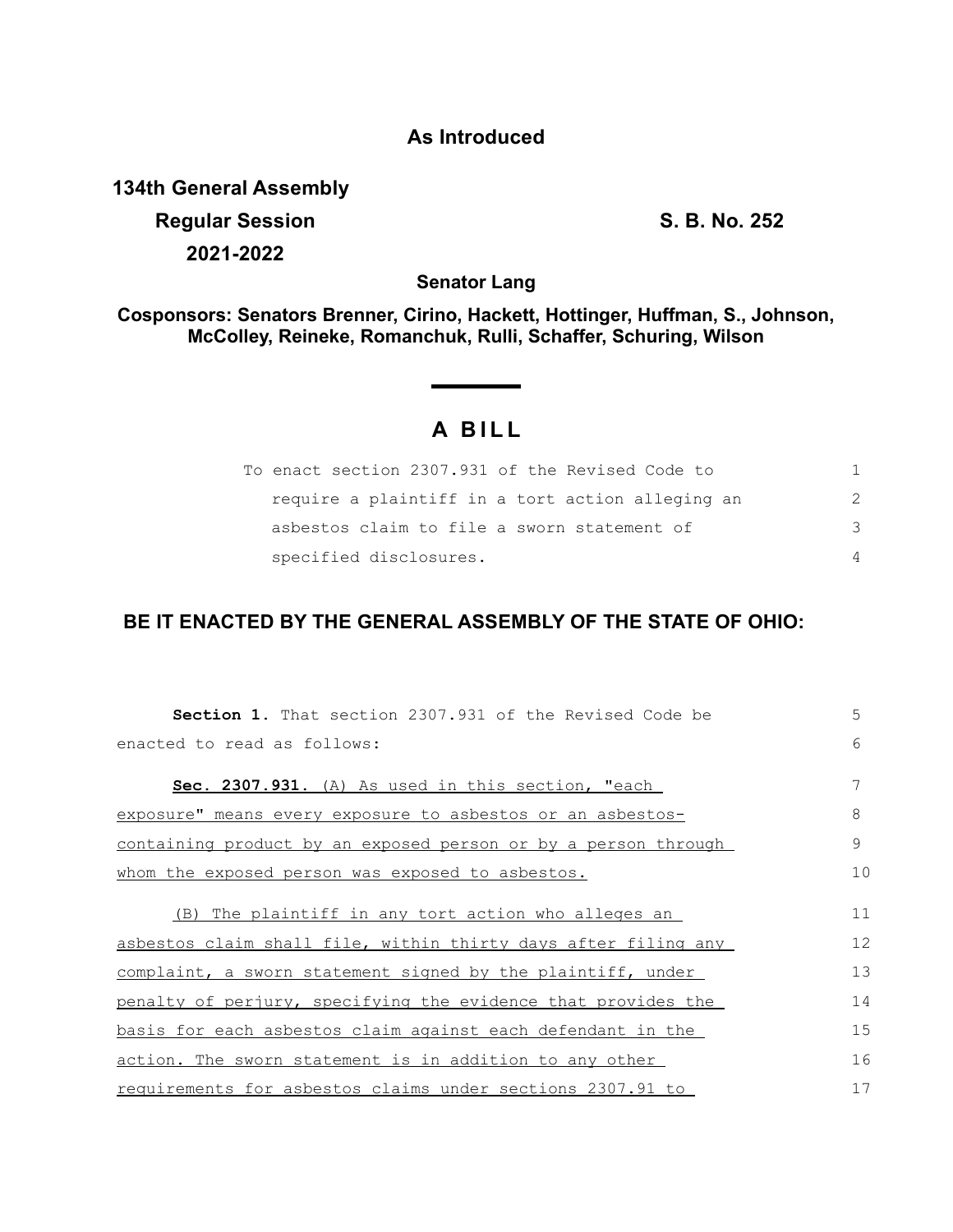| 2307.98 of the Revised Code and shall include all of the              | 18 |
|-----------------------------------------------------------------------|----|
| following with specificity:                                           | 19 |
| (1) The name, address, date of birth, marital status,                 | 20 |
| <u>occupation, smoking history, and current and past worksites of</u> | 21 |
| the exposed person and any person through whom the exposed            | 22 |
| person was exposed to asbestos;                                       | 23 |
| (2) Each person through whom the exposed person was                   | 24 |
| exposed to asbestos and the exposed person's relationship to          | 25 |
| each such person;                                                     | 26 |
| (3) Each person who is knowledgeable about each exposure;             | 27 |
| (4) The manufacturer or seller of each asbestos or                    | 28 |
| asbestos-containing product and the specific product involved in      | 29 |
| each exposure;                                                        | 30 |
| (5) The specific location and manner of each exposure;                | 31 |
| (6) The beginning and ending dates of each exposure, the              | 32 |
| frequency and length of each exposure, and the proximity of the       | 33 |
| asbestos-containing product or its use to the exposed person and      | 34 |
| to each person through whom the exposed person was exposed to         |    |
| asbestos;                                                             | 36 |
| (7) The specific asbestos-related disease that is alleged;            | 37 |
| (8) Any supporting documentation relating to the                      | 38 |
| information required under division (B) of this section.              | 39 |
| (C) A plaintiff in a tort action alleging an asbestos                 | 40 |
| claim has a continuing duty to supplement the information that        | 41 |
| is required to be disclosed under division (B) of this section.       | 42 |
| (D) The court, on motion by a defendant, shall                        | 43 |
| administratively dismiss a plaintiff's asbestos claim without         | 44 |